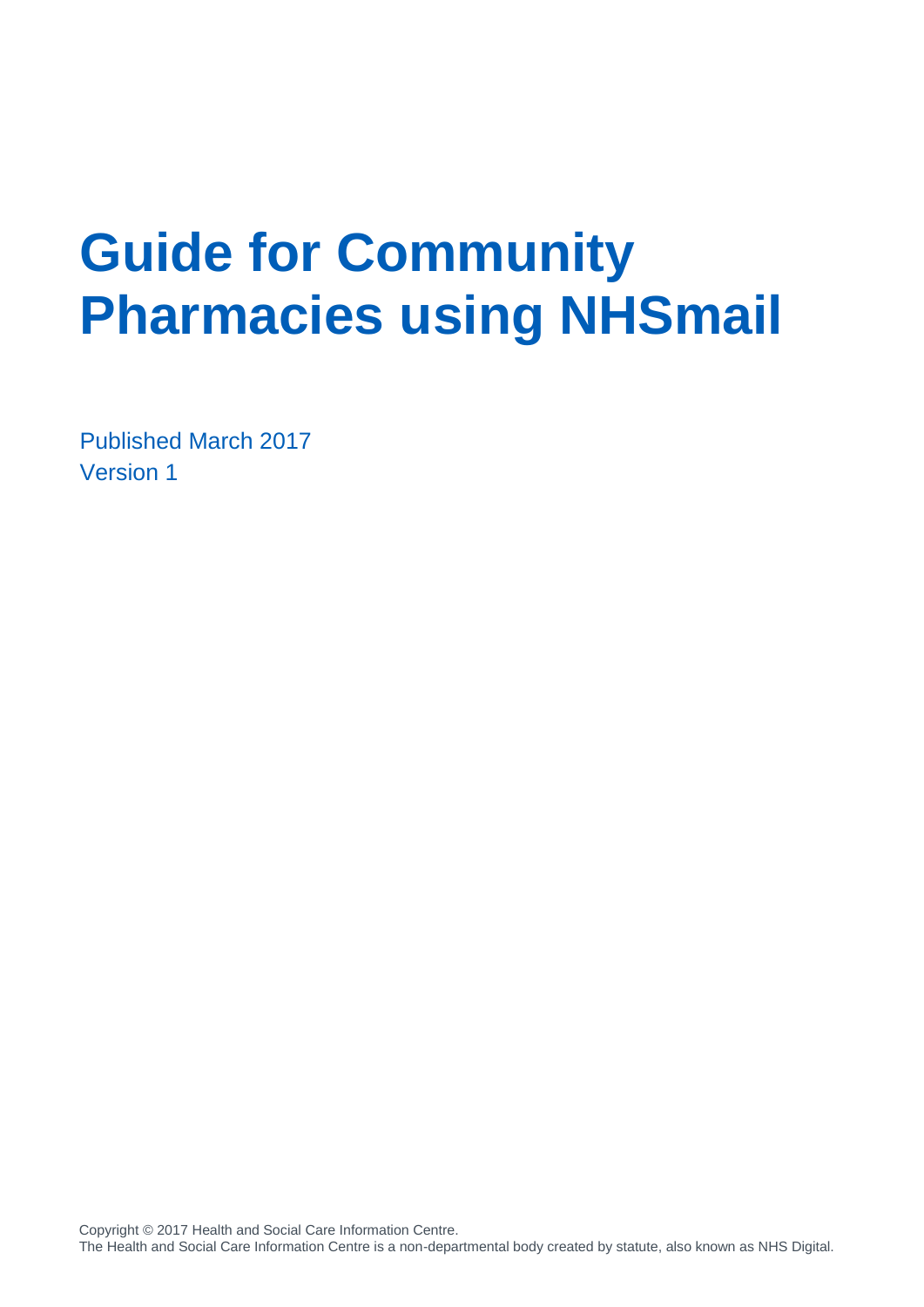# **Contents**

| 1            | <b>Introduction</b>                                                                                                    | $\mathbf{3}$            |
|--------------|------------------------------------------------------------------------------------------------------------------------|-------------------------|
| $\mathbf{2}$ | <b>Registering for NHSmail</b>                                                                                         | 3                       |
| 3            | How to log into your account                                                                                           | 3                       |
|              | 3.1<br><b>Password Requirements:</b>                                                                                   | $\overline{4}$          |
| 4            | How to send and receive emails                                                                                         | $\overline{\mathbf{4}}$ |
| 5            | How to access a shared mailbox                                                                                         | 4                       |
|              | 5.1<br>To open a shared mailbox:                                                                                       | 5                       |
| 6            | <b>Shared Mailbox Owners</b>                                                                                           | 5                       |
|              | <b>Shared Mailbox Owner Role</b><br>6.1                                                                                | 5                       |
|              | 6.2<br><b>Shared Mailbox Permissions</b>                                                                               | 6                       |
| 7            | How to add an email signature                                                                                          | 6                       |
| 8            | How to set an automatic reply (out of office)                                                                          | 6                       |
| 9            | What to do if your name changes                                                                                        | 7                       |
| 10           | What to do if you are moving to another Community Pharmacy<br><b>Practice or leaving Community Pharmacy altogether</b> | 7                       |
| 11           | What to do if you are a Locum Pharmacist                                                                               | 7                       |
| $12 \,$      | <b>Training and Guidance materials</b>                                                                                 | 8                       |
|              | 12.1<br>Outlook Web App (OWA - www.nhs.net)<br>12.2<br>Portal:                                                         | 8<br>8                  |
| 13           | <b>Help available to users</b>                                                                                         | 8                       |
| 14           | What to do if you forget your password                                                                                 | 8                       |
| 15           | What to do if you are locked out of your account                                                                       | 9                       |
| 16           | How to use the NHS Directory to find people, pharmacies, and other<br><b>NHS organisations</b>                         | 9                       |
| 17           | <b>Service Status and Known issues</b>                                                                                 | 9                       |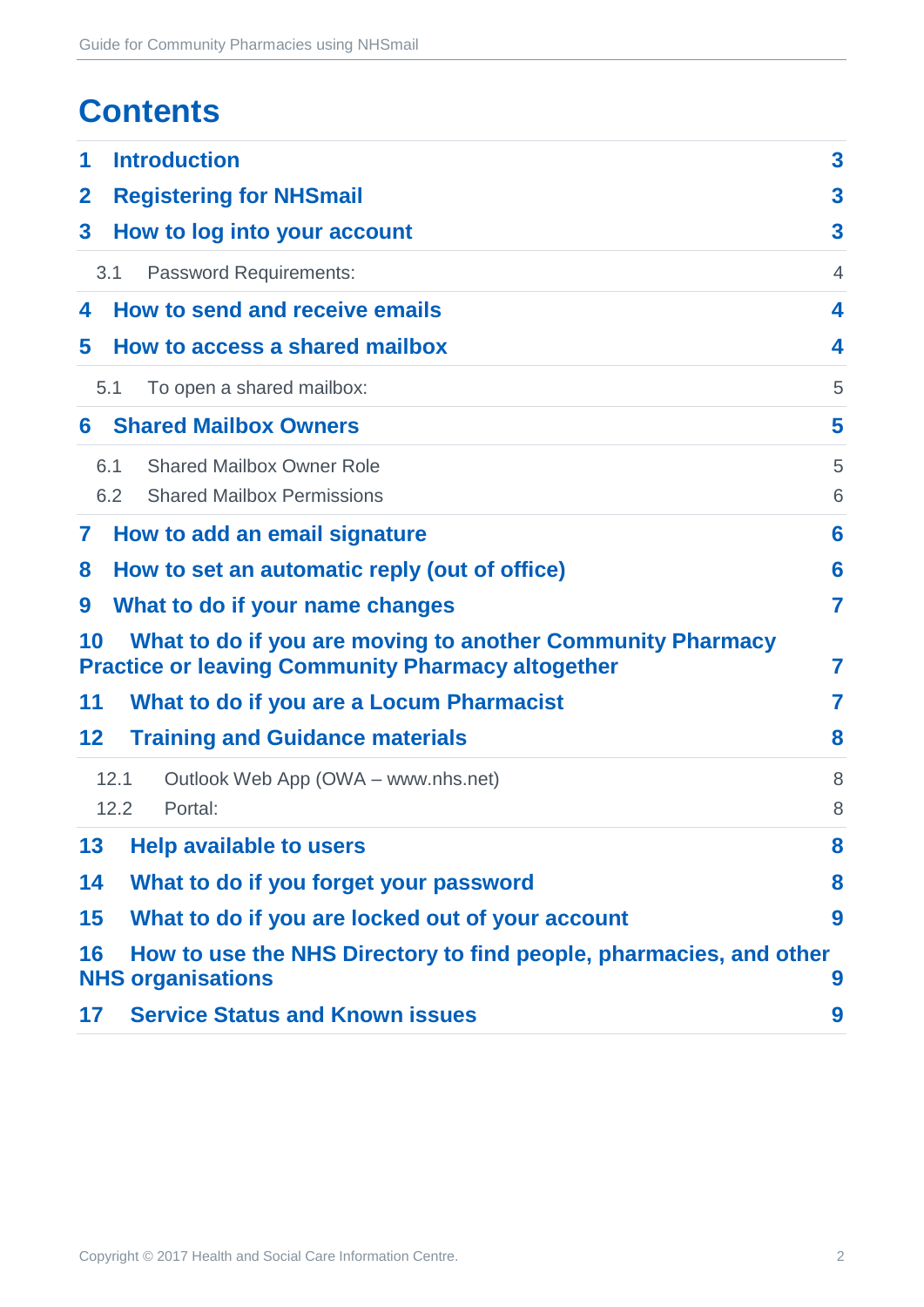# <span id="page-2-0"></span>**1 Introduction**

NHSmail can be used by Community Pharmacies to securely exchange patient or sensitive information with other health and social care organisations.

The purpose of this document is to provide Community Pharmacies with guidance on:

- how to register for NHSmail in order to qualify for the Community Pharmacy Contractual framework Quality Payments Scheme and the NHS Urgent Medicines Supply Advanced Service (NUMSAS)
- how to get started using NHSmail
- what to do if you experience any issues with NHSmail.

More detailed step-by-step guidance about NHSmail is available at<http://support.nhs.net/>

# <span id="page-2-1"></span>**2 Registering for NHSmail**

Information on how to register for NHSmail account can be found on the Joining NHSmail support pages which can be found at<http://support.nhs.net/joiningnhsmail>

Registration is for new users. Community pharmacists with accounts set-up prior to 1 December 2016 do not need to register for a new account. A process to transfer to the NHS Pharmacy container will be available during 2017/18.

Once you have requested an NHSmail account your application will be processed by Accenture, the NHSmail service supplier, who will send you your log-in details.

#### <span id="page-2-2"></span>**3 How to log into your account**

**Once you have received your log-in details,** go to [www.nhs.net](http://www.nhs.net/) where you can access your email account and visit the support pages for help and guidance.

- Go to [www.nhs.net](http://www.nhs.net/)
- Click 'Login' at the top right hand corner of the screen
- Enter your username (top box) and password (bottom box). Ensure you either select (if no-one else uses the computer) or de-select (if others use the computer) the option 'This is a private computer' to protect your mailbox data.

Sign in with your NHSmail account

| Password                   |  |  |
|----------------------------|--|--|
| Sign in                    |  |  |
| This is a private computer |  |  |

Forgotten Password? Click here.

N.B. If you de-select 'This is a private computer' you will not be able to download attachments and will only be able to view them as a web page.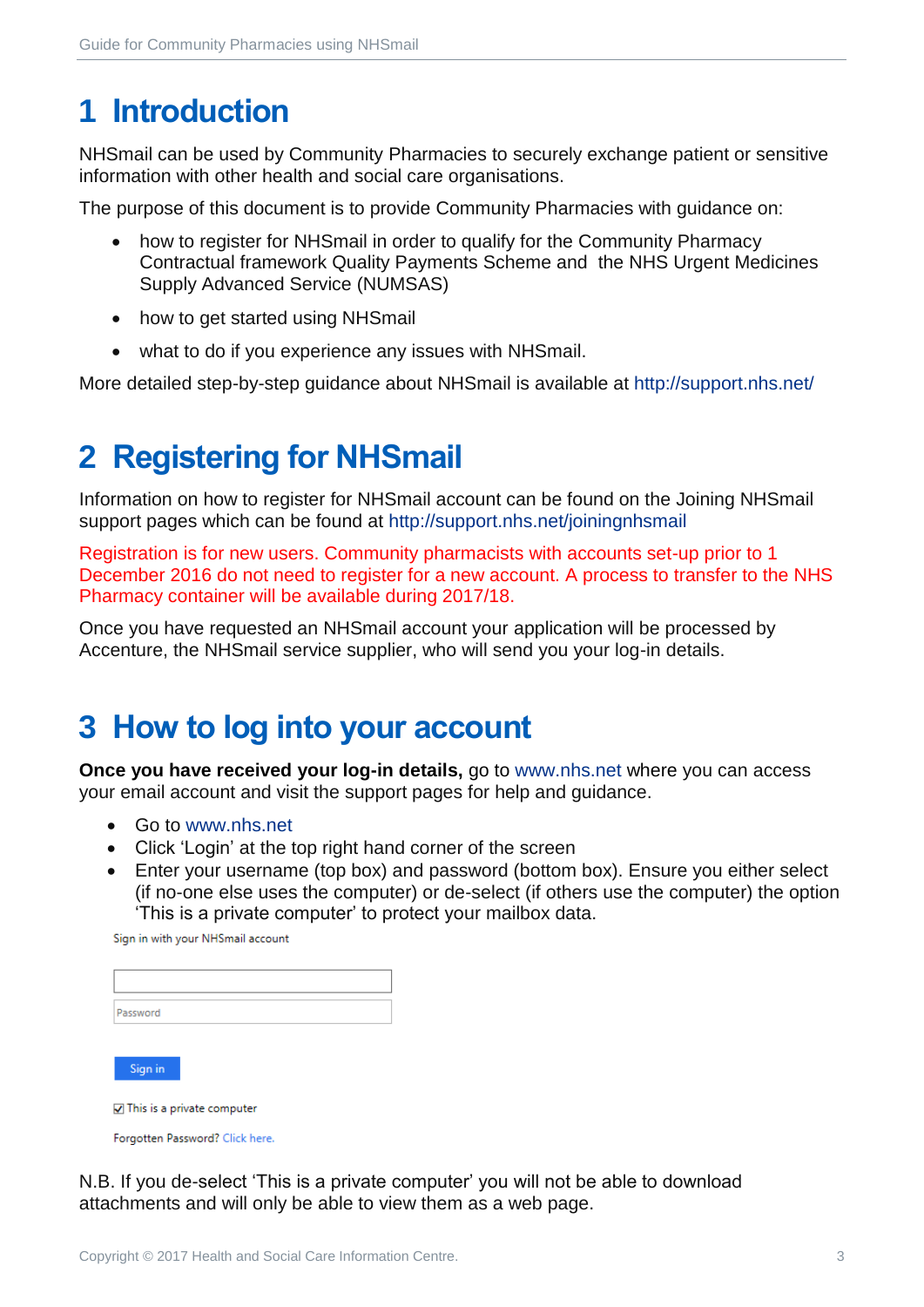You are now on the Portal homepage and should use the 'Email' menu option to access your mailbox.



When you log-in for the first time you will be asked to change your password.

#### <span id="page-3-0"></span>**3.1 Password Requirements:**

- Password must NOT include your username (pre-fix of your email address)
- It must contain a mix of three out of the following four character types:
	- uppercase letters (A-Z)
	- lowercase letters (a-z)
	- numbers (0-9)
	- symbols (!"£\$%^&\*)
- It must be 8 or more characters long
- It cannot be any of your four previous passwords

Your password will then need to be changed every 90 days and you will receive an email reminding you to do so.

You will need to ensure your account remains active by changing your password every 90 days otherwise it may be de-activated or removed from the service.

#### <span id="page-3-1"></span>**4 How to send and receive emails**

Users can send, receive and delete emails from their own mailbox and the Pharmacy shared mailbox.

Information on how to do this can be found in the Quick Reference Guide [here.](https://s3-eu-west-1.amazonaws.com/comms-mat/Training-Materials/OWA-Quick-Reference-Guides/NHSmail2_QRG_Sending_and_Receiving_Emails_v0.4_20160126.pdf)

#### <span id="page-3-2"></span>**5 How to access a shared mailbox**

All Pharmacies will be set up with a shared mailbox. This mailbox is separate to your personal mailbox and is accessed by multiple members of staff. All staff who have access to the shared mailbox can send emails 'on behalf' of the mailbox. The naming format of the shared mailbox is [nhspharmacy.location.pharmacynameODScode@nhs.net](mailto:nhspharmacy.location.pharmacynameODScode@nhs.net)

All shared mailboxes must have a nominated owner who is accountable for the mailbox and has the ability to delegate access to others. You need to be added to the group of users for any shared mailbox before you can access and use it.

If you require access to your Pharmacy shared mailbox please contact the Shared Mailbox Owner. Further information on this role can be found in [Section 8.](#page-4-1)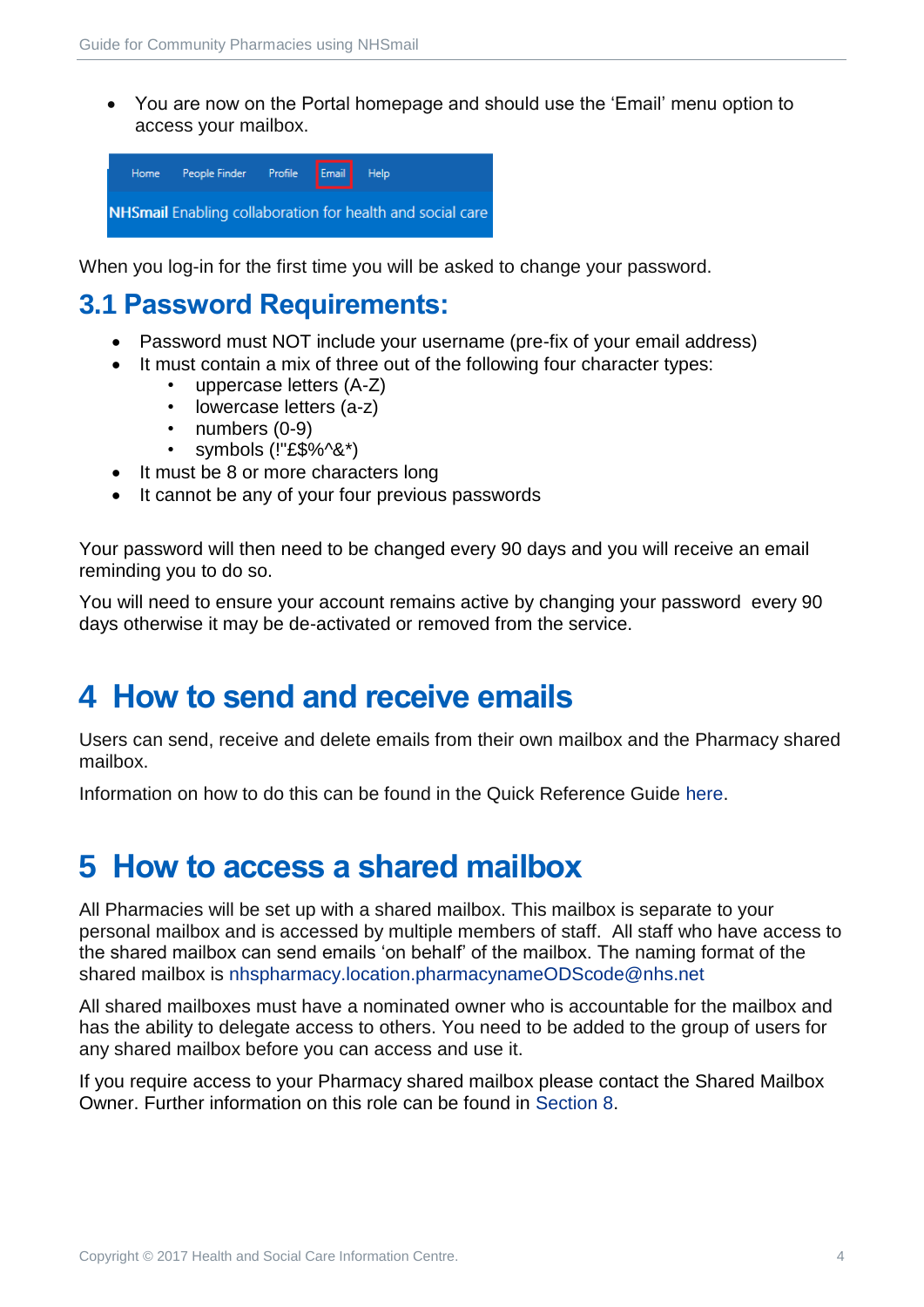#### <span id="page-4-0"></span>**5.1 To open a shared mailbox:**

You can access a shared mailbox over the Internet through Outlook Web App (OWA) at [www.nhs.net](http://www.nhs.net/)

When you open a shared mailbox, it will appear in a new tab in your internet browser, meaning you will be able to access your own mailbox at the same time.

**1.** Log into your personal NHSmail address and click **your name** at the top right of the screen and select **Open another mailbox** 



**2.** Type the **name** of the mailbox you want to view in the **search bar** 

| open another mailbox |
|----------------------|
|                      |

#### **You may need to search the NHS Directory if the shared mailbox details do not automatically appear in the search window**

**3.** Select the correct mailbox and click **open**  $\Box$  open  $\Box$  and the mailbox will open in another tab on your internet browser

When the mailbox opens in another tab in your internet browser, the original tab with your mailbox open will also stay open. When you sign out of you own mailbox, you will automatically be signed out of any shared mailboxes as well.

A Quick Reference Guide with further information on Shared Mailboxes can be found [here.](https://s3-eu-west-1.amazonaws.com/comms-mat/Training-Materials/OWA-Quick-Reference-Guides/NHSmail2_QRG_Delegated_and_Shared_Mailboxes_v0.4_20160202.pdf)

#### <span id="page-4-1"></span>**6 Shared Mailbox Owners**

#### <span id="page-4-2"></span>**6.1 Shared Mailbox Owner Role**

Each pharmacy will have a nominated Shared Mailbox Owner. The Shared Mailbox Owner is responsible for controlling the access to the shared mailbox for the pharmacy.

NHSmail users can be a Shared Mailbox Owner for more than one shared mailbox.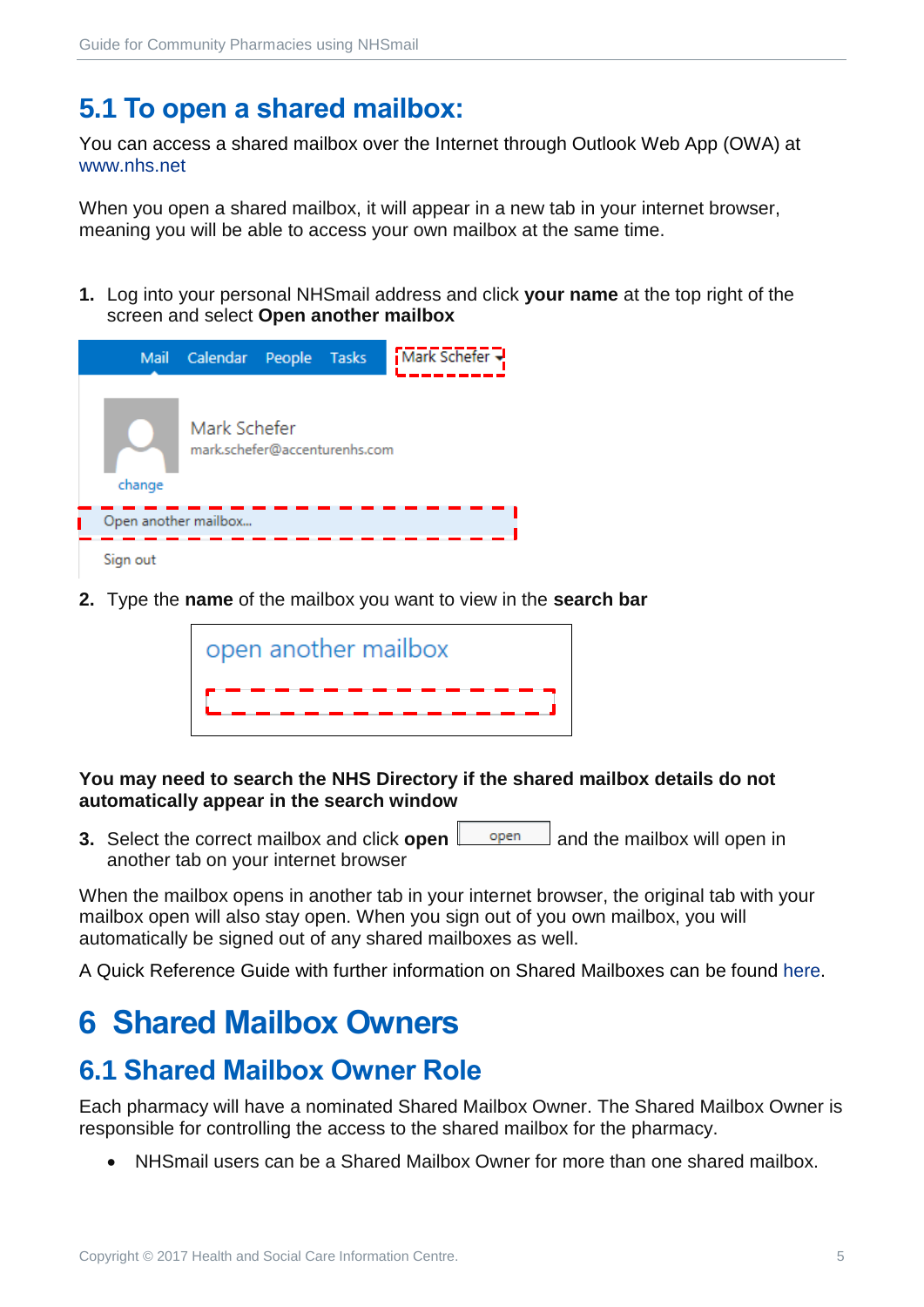Shared mailboxes can have more than one owner where this is required for business continuity purposes.

Shared Mailbox Owners are also responsible for:

- Contacting the National Helpdesk to arrange for new users within their Pharmacy to be set up with NHSmail accounts.
- Cascading log-in credentials for new NHSmail users within their Pharmacy.
- Supporting new users to log-in to their account for the first time.
- Providing access permissions to the shared mailbox for all staff within the Pharmacy.
- Ensuring that all staff adhere to the [Information Governance Toolkit Guidance](https://www.igt.hscic.gov.uk/)
- Removing access permissions to a shared mailbox for staff that have left the Community Pharmacy.

#### <span id="page-5-0"></span>**6.2 Shared Mailbox Permissions**

All users who have access to the pharmacy shared mailbox will have 'Send As' permission allowing them to open the shared mailbox, view incoming emails and send emails from the shared mailbox email address. The email message will appear to have been sent from the shared mailbox and will have no affiliation to the user's personal email address.

The Shared Mailbox Owner will have additional access rights to control all user permissions within the mailbox and add and remove users.

The Shared Mailbox Owner can add and remove users by right clicking on the shared mailbox on the left hand side of the screen and selecting permissions from the drop down list.

Further information on shared mailboxes permissions can be found in the Delegated and Shared mailbox Quick Reference Guide [here.](https://s3-eu-west-1.amazonaws.com/comms-mat/Training-Materials/OWA-Quick-Reference-Guides/NHSmail2_QRG_Delegated_and_Shared_Mailboxes_v0.4_20160202.pdf)

# <span id="page-5-1"></span>**7 How to add an email signature**

An email signature is a way of providing your contact details when you send an email, such as your name, job title, organisation and phone number.

Pharmacies may wish to set this for both individual mailboxes and the shared mailboxes.

Information on how to do this can be found in the Advanced Email Use Quick reference Guide [here.](https://s3-eu-west-1.amazonaws.com/comms-mat/Training-Materials/OWA-Quick-Reference-Guides/NHSmail2_QRG_Advanced_Email_Use_v0.3_20160126.pdf)

# <span id="page-5-2"></span>**8 How to set an automatic reply (out of office)**

Before setting automatic replies Pharmacies should contact their head office as they may have specific requirements or a standard template which should be used.

An automatic reply (out of office message) is an automatic response that is sent to the sender when you receive an email and should be set when you will not be accessing your emails for a period of time. It will commonly include details of when you will be returning and who to contact in your absence. The response can be added to both the individual mailboxes and the Pharmacy shared mailbox, however, only the shared mailbox owner will be able to add the response to the shared mailbox.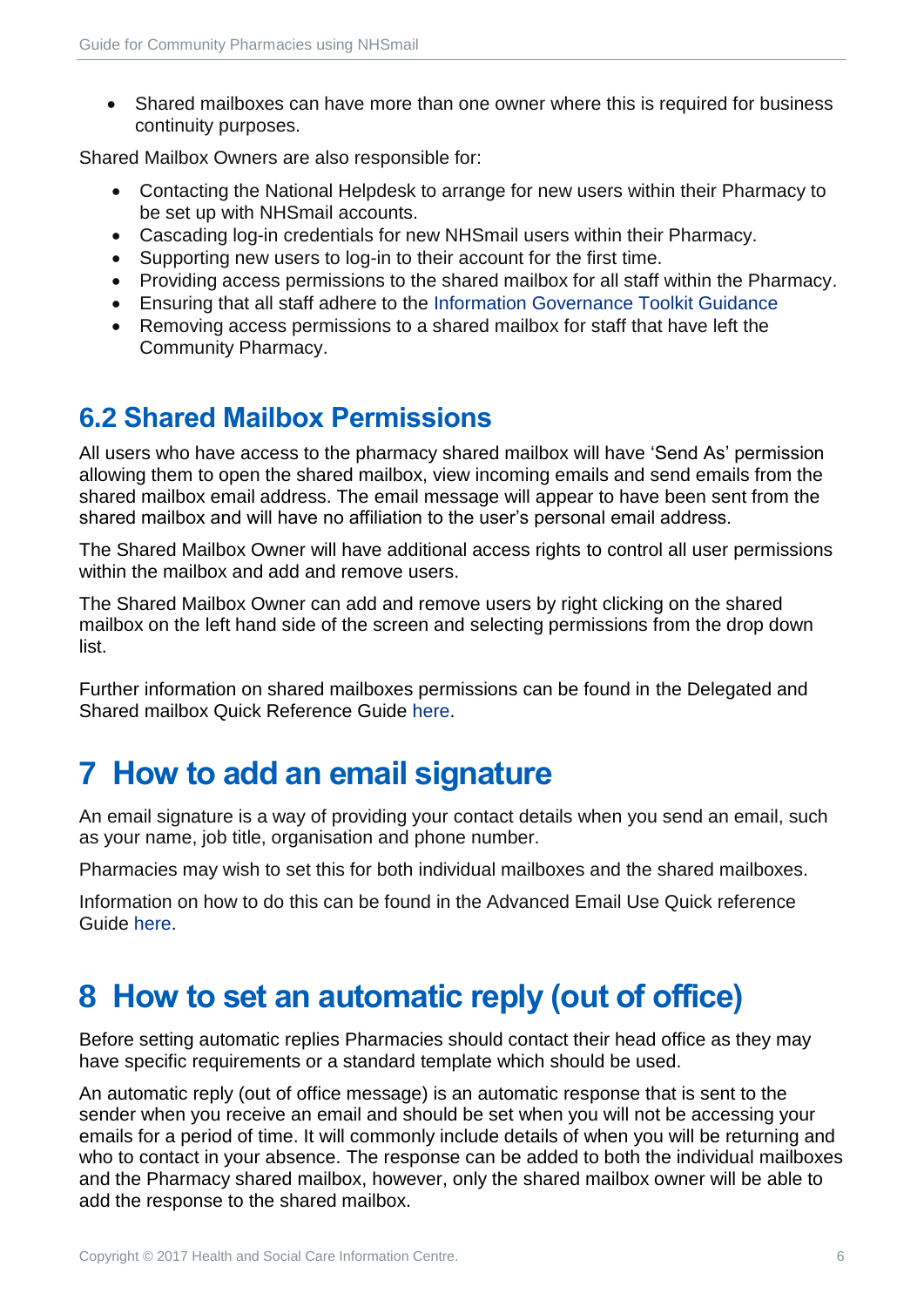Information on how to set an automatic response can be found in the Advanced Email Use Quick reference Guide [here.](https://s3-eu-west-1.amazonaws.com/comms-mat/Training-Materials/OWA-Quick-Reference-Guides/NHSmail2_QRG_Advanced_Email_Use_v0.3_20160126.pdf)

#### <span id="page-6-0"></span>**9 What to do if your name changes**

If your name changes e.g. you get married and change your surname, you should contact the Pharmacy National Helpdesk [pharmacyadmin@nhs.net](mailto:pharmacyadmin@nhs.net) who will edit your name and update your email address. Your old email address will be retired but will remain associated with your new account. If another user sends an email to your old emails address it will be re-directed to your new email address indefinitely.

#### <span id="page-6-1"></span>**10 What to do if you are moving to another Community Pharmacy Practice or leaving Community Pharmacy altogether**

If you are leaving your Practice you will need to notify the Shared Mailbox Owner who will remove your NHSmail account from the Shared Mailbox for the pharmacy that you are leaving. Your NHSmail account can be added to any new Community Pharmacy that you join by contacting the Shared Mailbox Owner for that site.

If you are leaving the Pharmacy profession or not taking up a new role at another Community Pharmacy, please contact the Pharmacy national helpdesk [pharmacyadmin@nhs.net](mailto:pharmacyadmin@nhs.net) who will mark your account as a 'leaver'. Your account will be permanently deleted after 30 days.

Pharmacists that transfer from Community Pharmacy to Clinical Pharmacy roles with an NHS Organisations can transfer their NHSmail account to their new role by asking the NHSmail Local Administrator in their new organisation to mark their account as a 'joiner'. This must be done within 30 days of the account being marked as a 'leaver' to ensure it is not deleted.

**Note:** NHSmail accounts that are marked as 'leavers' are permanently deleted after 30 days if no new organisation is identified. Additionally, NHSmail accounts that are not utilised for 90 days are de-activated and will be permanently deleted after a further 90 days.

#### <span id="page-6-2"></span>**11 What to do if you are a Locum Pharmacist**

If you are Locum Pharmacist and have been issued with an NHSmail account the Shared Mailbox Owner for that Pharmacy will be able to give you access to the Pharmacy shared mailbox.

If you are a Locum Pharmacist and you do not have an NHSmail account you can be allocated one by a sponsoring organisation e.g. local CCG, hospital, Community Pharmacy, NHS England office. Consideration is being given to providing an additional allocation of locum pharmacist NHSmail accounts for pharmacies providing NUMSAS.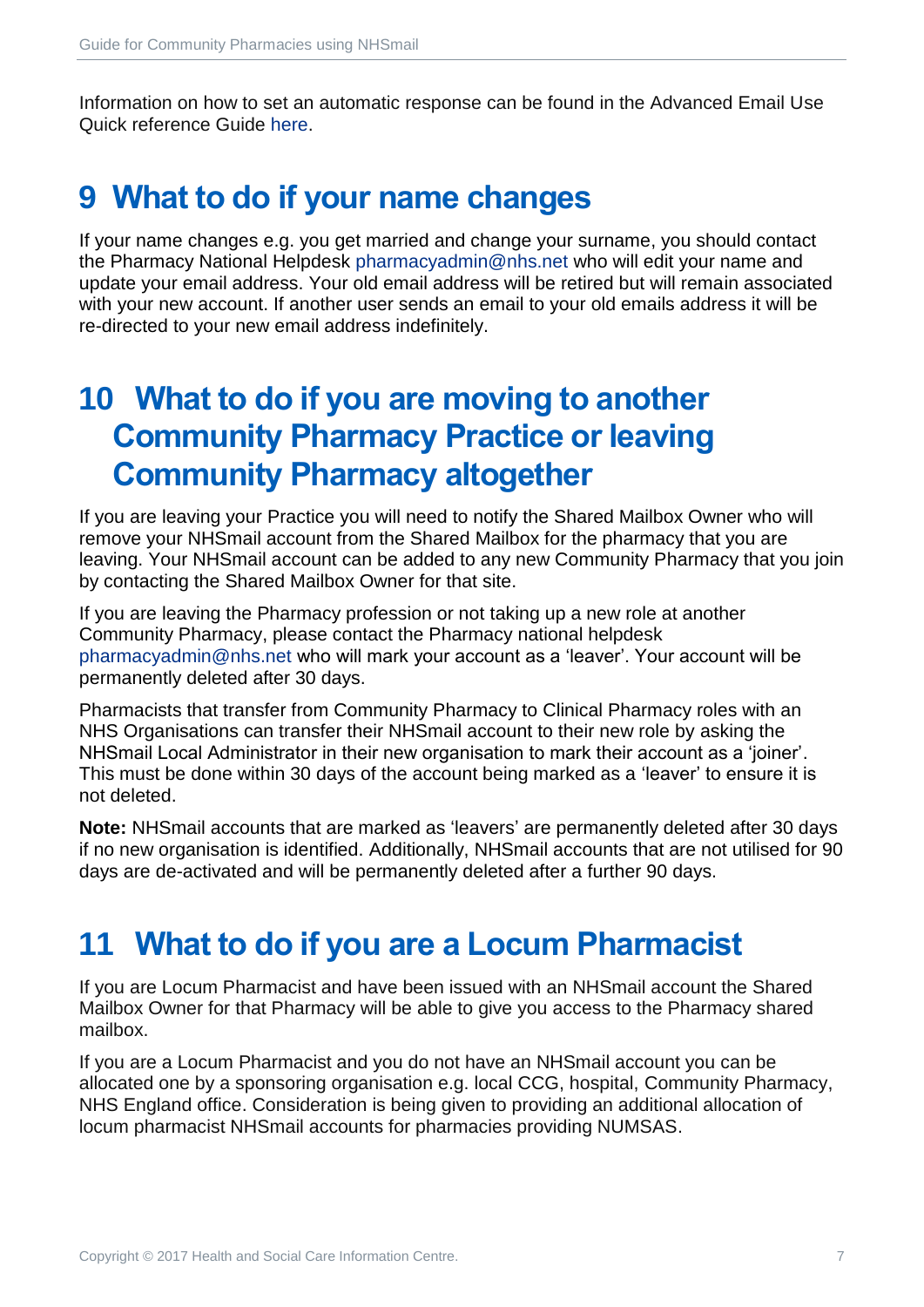# <span id="page-7-0"></span>**12 Training and Guidance materials**

Training and Guidance materials are available at<http://support.nhs.net/> and cover all aspects of the NHSmail service including:

#### <span id="page-7-1"></span>**12.1Outlook Web App (OWA – www.nhs.net)**

- **•** Fmail
- Calendars
- People (Contacts)
- Tasks and reminders

#### <span id="page-7-2"></span>**12.2Portal:**

- NHS Directory
- Managing your password
- Managing your personal profile
- NHSmail Support pages
	- o **Policy and Guidance documents** you should familiarise yourselves with the content of these
	- o **Service Status page** this provides details of any service issues and should be the first place you check if you are experiencing problems with your NHSmail accounts

# <span id="page-7-3"></span>**13 Help available to users**

NHS Pharmacy email users (those with NHS Pharmacy as their organisation display name after their email address and had their NHSmail account set up after 1 December 2016) can contact the National Administration Service for email support via [pharmacyadmin@nhs.net](mailto:pharmacyadmin@nhs.net) or by calling **0333 200 1133.**

If your NHSmail account is hosted by a local organisation (CCG/CSU) please contact your IT helpdesk for Local Administration support.

All NHSmail users can also contact the National Helpdesk via [helpdesk@nhs.net](mailto:helpdesk@nhs.net) or call 0333 200 1133.

The NHSmail service provides a national helpdesk 24 hours a day, 365 days a year.

# <span id="page-7-4"></span>**14 What to do if you forget your password**

If you have forgotten your password you can contact the Pharmacy National Administration Service for email support by calling **0333 200 1133.**

Further information on password resets can be found in the portal guidance [http://support.nhs.net/portalindex.](http://support.nhs.net/portalindex) The guidance also includes instructions on how to set security questions and answers.